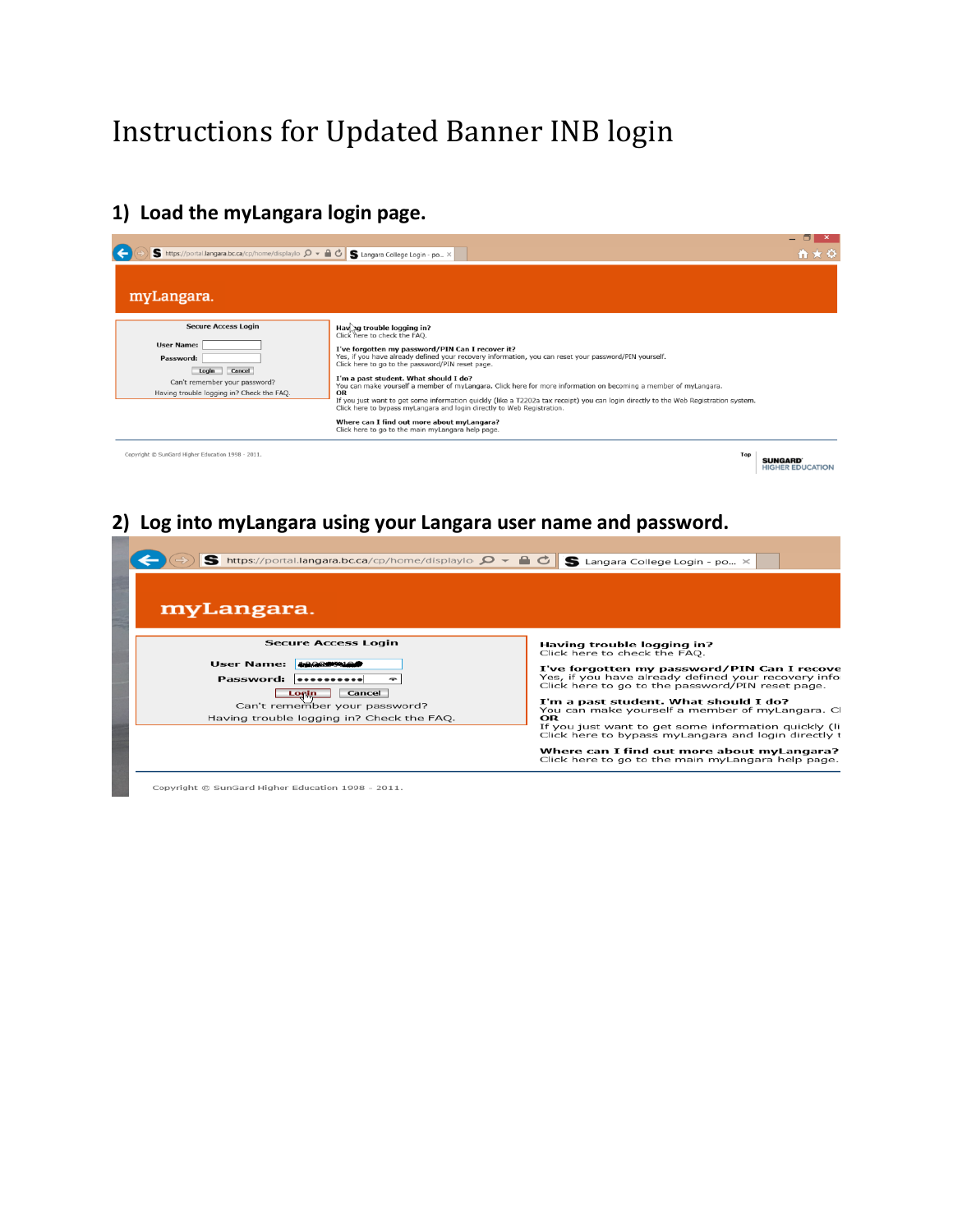# **3) Click on the "Employees" tab.**



# **4) Select "Production 8.5.6 Database [PROD]" to download file.**

| .<br>myLangara. [PROD] |                                                |  |  |
|------------------------|------------------------------------------------|--|--|
|                        | • Test Portal [DEV1]                           |  |  |
| ams, and               | • Test Portal [DEV5]                           |  |  |
|                        | • Message Test [all DEV and TEST environments] |  |  |
| by reported            | <b>Internet Native Banner (INB)</b>            |  |  |
|                        | Production 8.5.6 Database [PROD]               |  |  |
| er                     | Baseline 8.5.6 Database [BASE1]                |  |  |
|                        | Development 1 Database [DEV1]                  |  |  |
|                        | Development 2 Database [DEV2]                  |  |  |
| ng                     | Development 3 Database [DEV3]                  |  |  |
|                        | Development 4 Database [DEV4]                  |  |  |
|                        | Development 5 Database [DEV5] 12c Webstart     |  |  |
| :ountability           | • Quality Assurance 1 Database [QA1]           |  |  |
|                        | • SEED 8.5.6 Database [SEED]                   |  |  |
|                        | Stage 8.5.6 Database [STAGE]                   |  |  |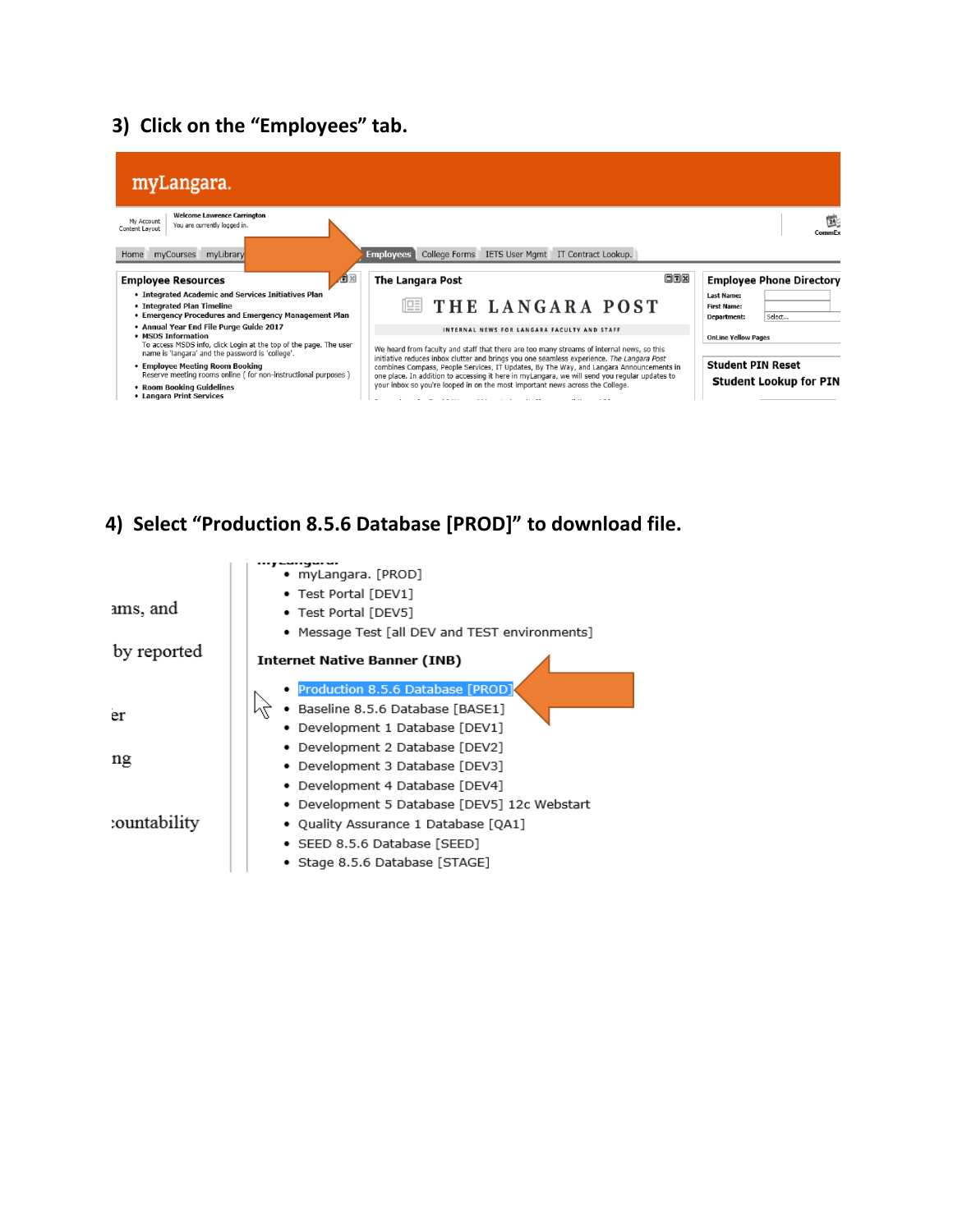# **5) Depending on the browser you are using, you will see one the following prompts:**

**Firefox Quantum specific instructions:**

Click OK when prompted to open file.

| Opening frmservlet                                                    | X |  |
|-----------------------------------------------------------------------|---|--|
| You have chosen to open:                                              |   |  |
| <b>F</b> frmservlet                                                   |   |  |
| which is: JNLP File (3.2 KB)                                          |   |  |
| from: http://devias1.langara.ca:9005                                  |   |  |
| What should Firefox do with this file?                                |   |  |
| Java(TM) Web Launcher (default)<br><u>) Open with</u><br>$\checkmark$ |   |  |
| Save File                                                             |   |  |
| Do this automatically for files like this from now on.                |   |  |
|                                                                       |   |  |
| Cancel<br><b>OK</b>                                                   |   |  |
|                                                                       |   |  |

#### **Google Chrome specific instructions:**

Click *Keep* when prompted.

| This type of file can harm your computer. Do<br>Keep<br><b>Discard</b><br>you want to keep frmservlet.jnlp anyway? |
|--------------------------------------------------------------------------------------------------------------------|
|                                                                                                                    |

Click on the downloaded file.



You may have multiple versions of this file on your system, with a number appended to the end.

Click on the most recent download, which is the one with the highest number.

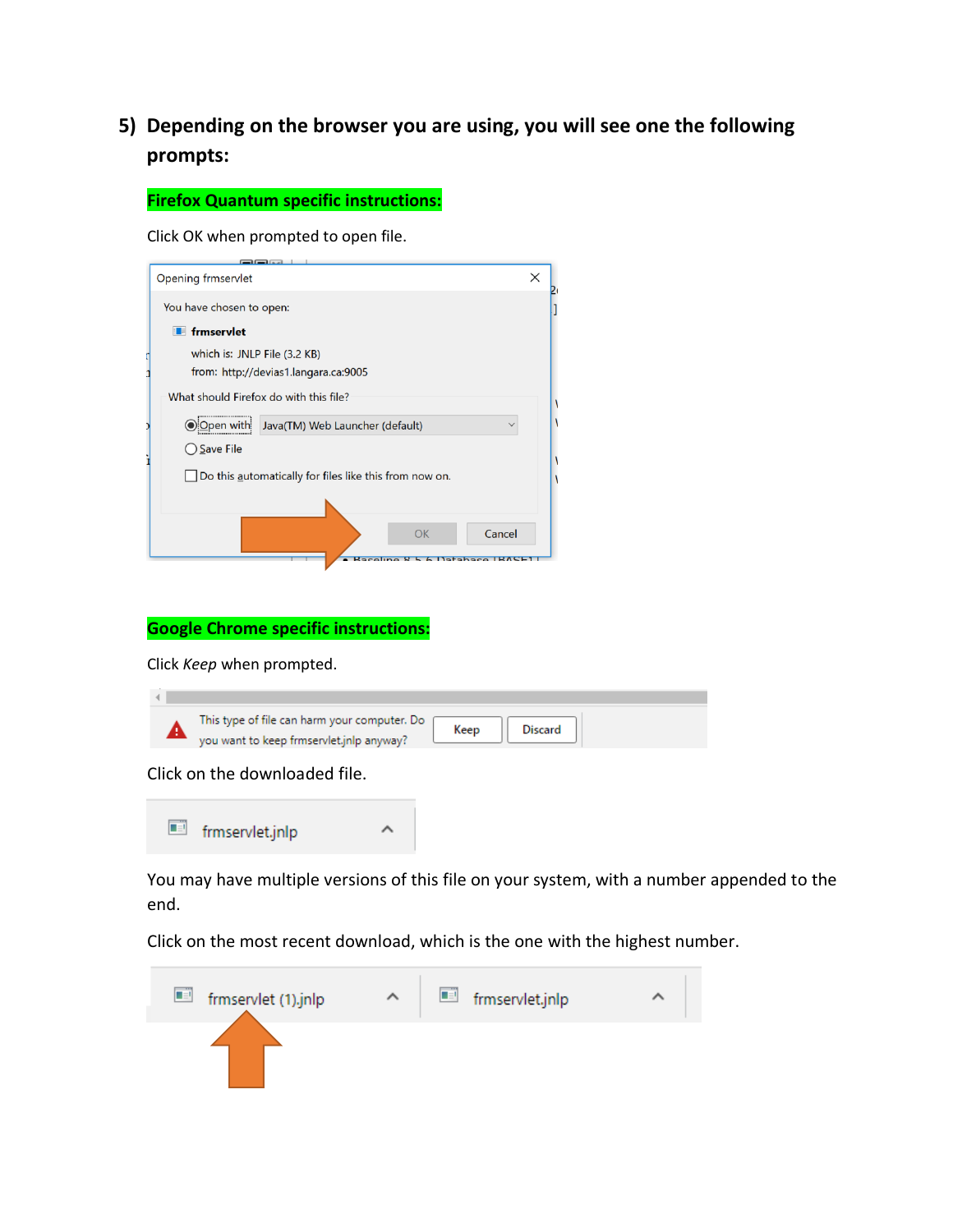Note that Chrome will prompt you every time you run INB.

#### **Microsoft Edge specific instructions:**

Click "Open" when prompted.



Internet Explorer will **not** display a prompt when running the *frmservlet* file.

#### **6) When prompted to use Oracle, select "Run".**

If desired, check the box that says "*Do not show again for this app from the publisher above*".

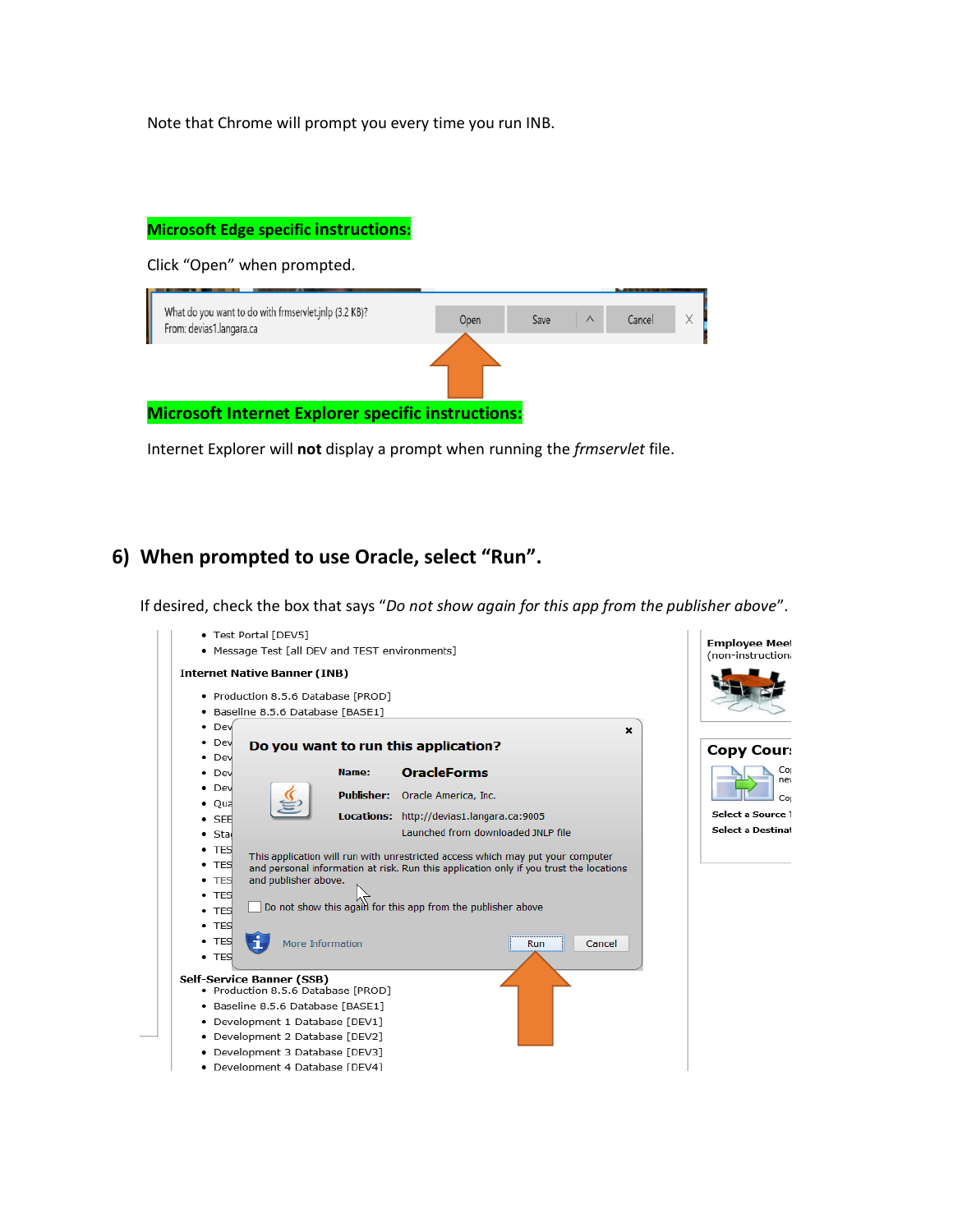## **7) When prompted to use Banner, select "Run"**

If desired, check the box that says "*Do not show again for this app from the publisher above*".